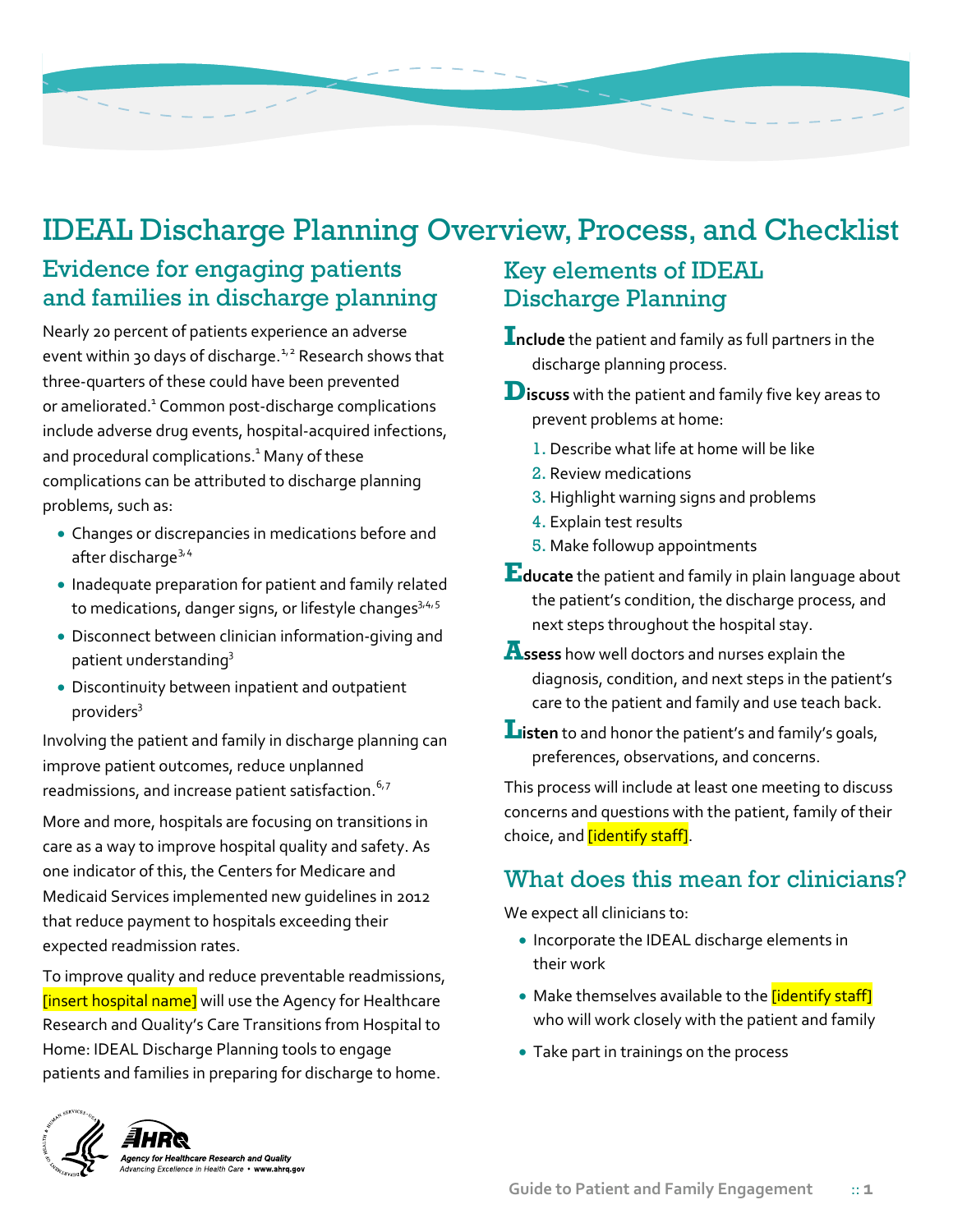# How do you implement IDEAL Discharge Planning?

Each part of IDEAL Discharge Planning has multiple components:

### **Include the patient and family as full partners in the discharge planning process.**

- Always include the patient and family in team meetings about discharge. Remember that discharge is not a one-time event but a process that takes place throughout the hospital stay.
- Identify which family or friends will provide care at home and include them in conversations.

#### **Discuss with the patient and family five key areas to prevent problems at home.**

- 1. Describe what life at home will be like. Include the home environment, support needed, what the patient can or cannot eat, and activities to do or avoid.
- 2. Review medications. Use a reconciled medication list to discuss the purpose of each medicine, how much to take, how to take it, and potential side effects.
- 3. Highlight warning signs and problems. Identify warning signs or potential problems. Write down the name and contact information of someone to call if there is a problem.
- 4. Explain test results. Explain test results to the patient and family. If test results are not available at discharge, let the patient and family know when they should get the results and identify who they should call if they have not gotten results by that date.
- 5. Make followup appointments. Offer to make followup appointments for the patient. Make sure that the patient and family know what followup is needed.

#### **Educate the patient and family in plain language about the patient's condition, the discharge process, and next steps at every opportunity throughout the hospital stay.**

Getting all the information on the day of discharge can be overwhelming. Discharge planning should be an ongoing process throughout the stay, not a one-time event. You can:

- Elicit patient and family goals at admission and note progress toward those goals each day
- Involve the patient and family in bedside shift report or bedside rounds
- Share a written list of medicines every morning
- Go over medicines at each administration: What it is for, how much to take, how to take it, and side effects
- Encourage the patient and family to take part in care practices to support their competence and confidence in caregiving at home

## **Assess how well doctors and nurses explain the diagnosis, condition, and next steps in the patient's care to the patient and family and use teach back.**

- Provide information to the patient and family in small chunks and repeat key pieces of information throughout the hospital stay
- Ask the patient and family to repeat what you said back to you in their own words to be sure that you explained things well

#### **Listen to and honor the patient and family's goals, preferences, observations, and concerns.**

- Invite the patient and family to use the white board in their room to write questions or concerns
- Ask open-ended questions to elicit questions and concerns.
- Use Be Prepared to Go Home Checklist and Booklet (Tools 2a and 2b) to make sure the patient and family feel prepared to go home
- Schedule at least one meeting specific to discharge planning with the patient and family caregivers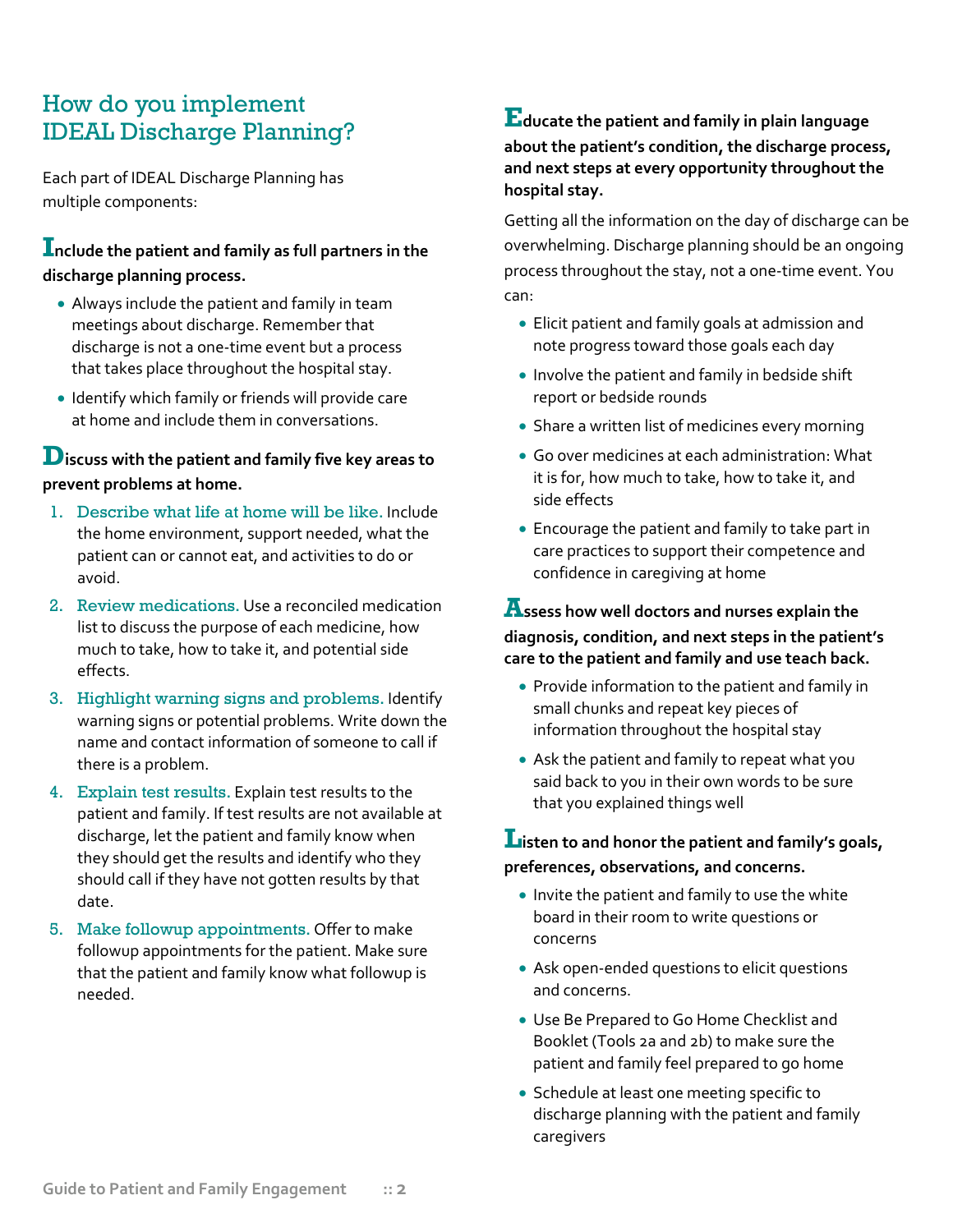# IDEAL Discharge Planning Process

The elements of the *IDEAL Discharge Planning* process are incorporated into our current discharge. The information below describes key elements of the IDEAL discharge from admission to discharge to home. Note that this process includes at least one meeting between the patient, family, and discharge planner to help the patient and family feel prepared to go home.

## Initial nursing assessment Daily

- **Identify the caregiver who will be at home along with potential back-ups.** These are the individuals who need to understand instructions for care at home. Do not assume that family in the hospital will be caregivers at home.
- **Let the patient and family know that they can use the white board in the room to write questions or concerns.**
- **Elicit the patient and family's goals for when and how they leave the hospital,** as appropriate. With input from their doctor, work with the patient and family to set realistic goals for their hospital stay.
- **Inform the patient and family about steps in progress toward discharge.** For common procedures, create a patient handout, white board, or poster that identifies the road map to get home. This road map may include things like "I can feed myself" or "I can walk 20 steps."

- **Educate the patient and family about the patient's condition at every opportunity**, such as nurse bedside shift report, rounds, vital status check, nurse calls, and other opportunities that present themselves. Use teach back. Who: *All clinical staff*
- **Explain medicines to the patient and family (for example, print out a list every morning) and at any time medicine is administered.** Explain what each medicine is for, describe potential side effects, and make sure the patient knows about any changes in the medicines they are taking. Use teach back. Who: *All clinical staff*
- **Discuss the patient, family, and clinician goals and progress toward discharge.** Once goals are set at admission, revisit these goals to make sure the patient and family understand how they are progressing toward discharge. Who: *All clinical staff*

 **Involve the patient and family in care practices to improve confidence in caretaking after discharge.** Examples of care practices could include changing the wound dressing, helping the patient with feeding or going to the bathroom, or assisting with rehabilitation exercises.

Who: *All clinical staff*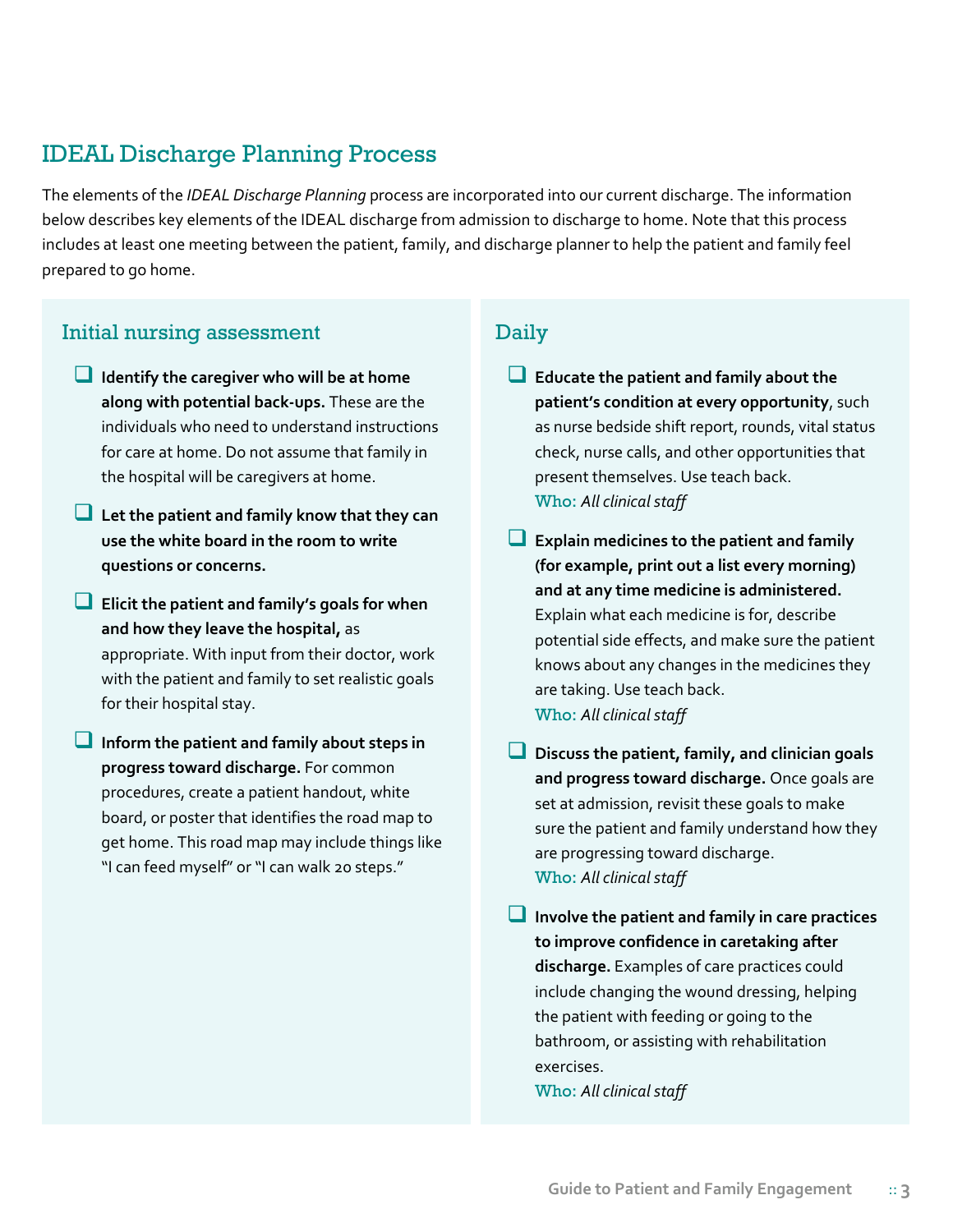### Prior to discharge planning meeting

When: *1 to 2 days before discharge planning meeting. For short stays, this meeting may occur at admission.* 

 **Give the patient and family Tools 2a and 2b: Be Prepared to Go Home Checklist and Booklet.**  Who: *Hospital to identify staff person to distribute, for example a nurse, patient advocate, or discharge planner.*

 **Schedule discharge planning meeting with the patient, family, and hospital staff.** Who: *Hospital to identify staff person to distribute, for example a nurse, patient advocate, or discharge planner.*

## Discharge planning meeting Day of discharge

When: *1 to 2 days before discharge, earlier for more extended stays in the hospital*

- **Use the Tools 2a and 2b: Be Prepared to Go Home Checklist and Booklet as a starting point to discuss questions, needs, and concerns going home.**
	- If the patient or family did not read or fill out the checklist, review it verbally. Make sure to ask if they have questions or concerns other than those listed. You can start the dialogue by asking, "*What will being back home look like for you?"*
	- Repeat the patient's concerns in your own words to make sure you understand.
	- Use teach back to check if the patient understands the information given.
	- If another clinician is needed to address concerns (e.g., pharmacist, doctor, or nurse), arrange for this conversation.

Who: *Hospital to identify staff to be involved in meeting, for example the nurse, doctor, patient advocate, discharge planner, or a combination. Patient identifies if family or friends need to be involved.*

 **Offer to make followup appointments. Ask if the patient has a preferred day or time and if the patient can get to the appointment.** Who: *Hospital to identify staff person to do, such as a patient advocate or discharge planner.* 

 **Review a reconciled medication list with the patient and family. Go over the list of current medicines. Use teach back (ask them to repeat what the medicine is, when to take it, and how to take it).** Make sure that patients have an easy-to-read, printed medication list to take home.

Who: *Hospital to identify staff person to review the medication list with patient and family. Because this involves medications, we assume it would be a clinician — nurse, doctor, or pharmacist.* 

 **Give the patient and family the patient's followup appointment times** and include the provider name, time, and location of appointments in writing. Who: *Staff who scheduled appointment.*

 **Give the patient and family the name, position, and phone number of the person to contact if there is a problem after discharge.** Make sure the contact person is aware of the patient's condition and situation (e.g., if the primary care physician is the contact person, make sure the primary care physician has a copy of the discharge summary on the day of discharge).

Who: *Hospital to identify staff person to write contact information, for example a nurse, patient advocate, or discharge planner.*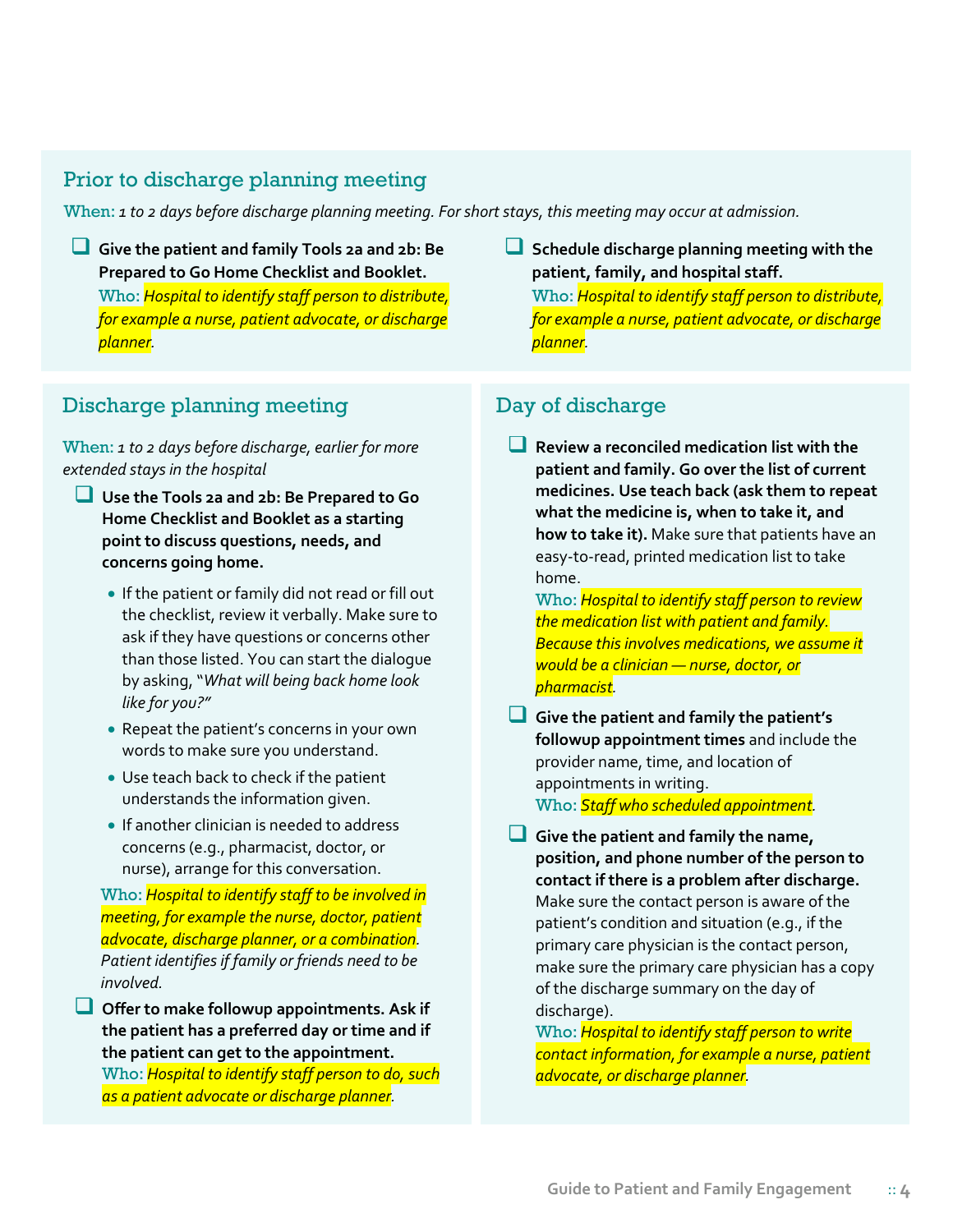# IDEAL Discharge Planning Checklist

Fill in, initial, and date next to each task as completed.

Patient Name:

| <b>Initial Nursing Assessment</b>                                                                                                                                                                                          | <b>Prior to Discharge</b><br><b>Planning Meeting</b>                                                                                                       | <b>During Discharge</b><br><b>Planning Meeting</b>                                                                                                                                                                                                                | Day of Discharge                                                                                                                                                                                                                                                                                                                                                                                                                                             |
|----------------------------------------------------------------------------------------------------------------------------------------------------------------------------------------------------------------------------|------------------------------------------------------------------------------------------------------------------------------------------------------------|-------------------------------------------------------------------------------------------------------------------------------------------------------------------------------------------------------------------------------------------------------------------|--------------------------------------------------------------------------------------------------------------------------------------------------------------------------------------------------------------------------------------------------------------------------------------------------------------------------------------------------------------------------------------------------------------------------------------------------------------|
| Identified the caregiver<br>at home and backups<br>Told patient and family<br>about white board<br>Elicited patient and<br>family goals for hospital<br>stay<br>Informed patient and<br>family about steps to<br>discharge | Distributed checklist and<br>booklet to patient and<br>family with explanation<br>Scheduled discharge<br>planning meeting<br>Scheduled for<br>at<br>[time] | Discussed patient<br>questions<br>Discussed family<br>questions<br>Reviewed discharge<br>instructions as needed<br><b>Used Teach Back</b><br>Offered to schedule<br>followup appointments<br>with providers.<br>Preferred dates / times<br>for:<br>PCP:<br>Other: | <b>Medication</b><br>Reconciled medication list<br>Reviewed medication list with patient<br>and family and used teach back<br>Appointments and contact information<br>Scheduled followup appointments:<br>1) With<br>on<br>[time]<br>at<br>2) With<br>on<br>[time]<br>at<br>Arranged any home care needed<br>Wrote down and gave appointments to the<br>patient and family<br>Wrote down and gave contact information<br>for followup person after discharge |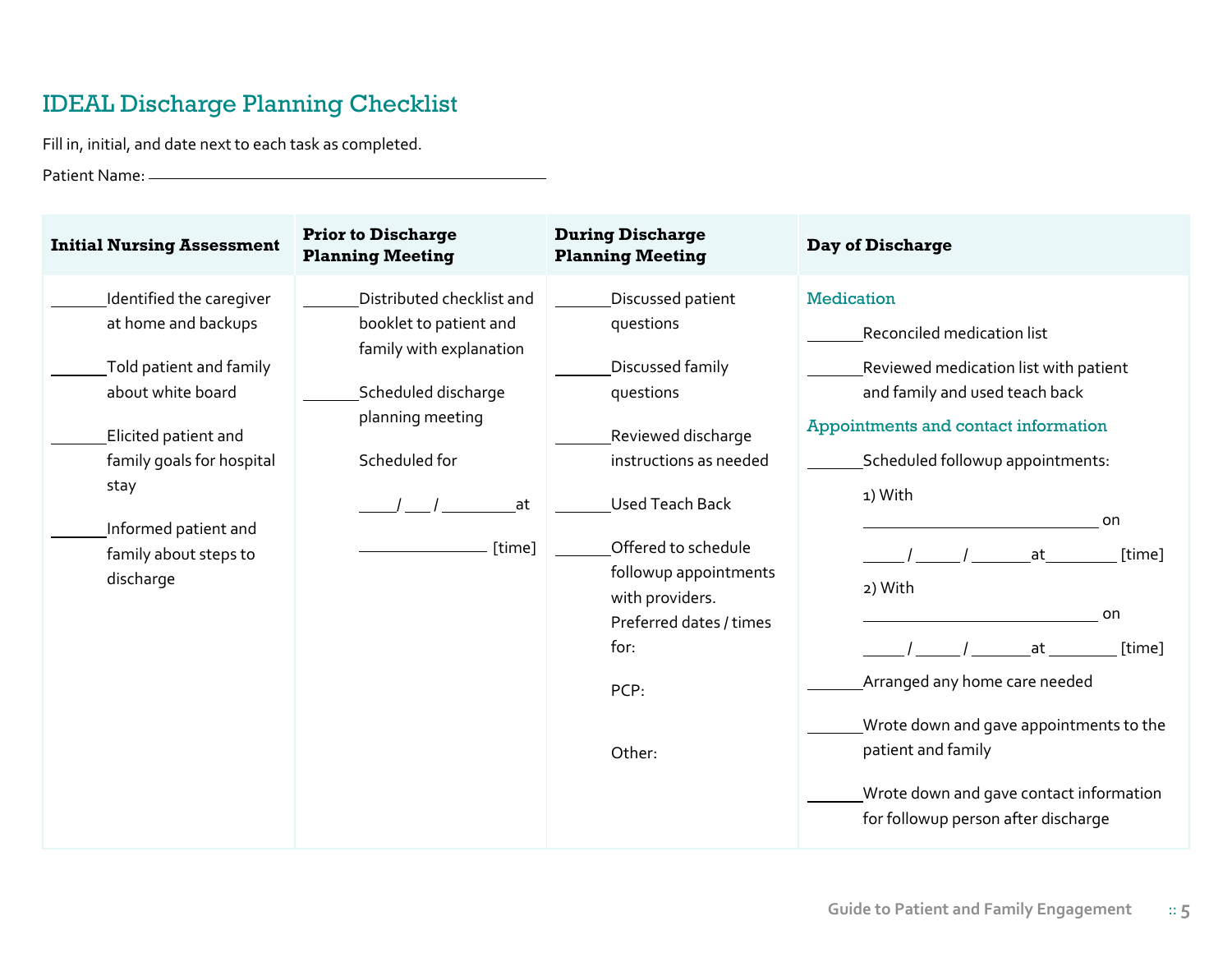# IDEAL Discharge Planning Daily Checklist

Fill in, initial, and date next to each task as completed.

Patient Name:

| Day 1                              | Day 2                           | Day 3                              | Day 4                           |
|------------------------------------|---------------------------------|------------------------------------|---------------------------------|
| <b>Educated patient and family</b> | Educated patient and family     | <b>Educated patient and family</b> | Educated patient and family     |
| about condition and used           | about condition and used        | about condition and used           | about condition and used        |
| teach back                         | teach back                      | teach back                         | teach back                      |
| Discussed progress toward          | Discussed progress toward       | Discussed progress toward          | Discussed progress toward       |
| patient, family, and clinician     | patient, family, and clinician  | patient, family, and clinician     | patient, family, and clinician  |
| qoals                              | goals                           | goals                              | goals                           |
| <b>Explained medications to</b>    | <b>Explained medications to</b> | <b>Explained medications to</b>    | <b>Explained medications to</b> |
| patient and family                 | patient and family              | patient and family                 | patient and family              |
| <b>Morning</b>                     | Morning                         | Morning                            | Morning                         |
| Noon                               | Noon                            | Noon                               | Noon                            |
| Evening                            | Evening                         | Evening                            | Evening                         |
| <b>Bedtime</b>                     | <b>Bedtime</b>                  | <b>Bedtime</b>                     | <b>Bedtime</b>                  |
| Other                              | Other                           | Other                              | Other                           |
| Involved patient and family in     | Involved patient and family in  | Involved patient and family in     | Involved patient and family in  |
| care practices, such as:           | care practices, such as:        | care practices, such as:           | care practices, such as:        |
|                                    |                                 |                                    |                                 |

**Notes**